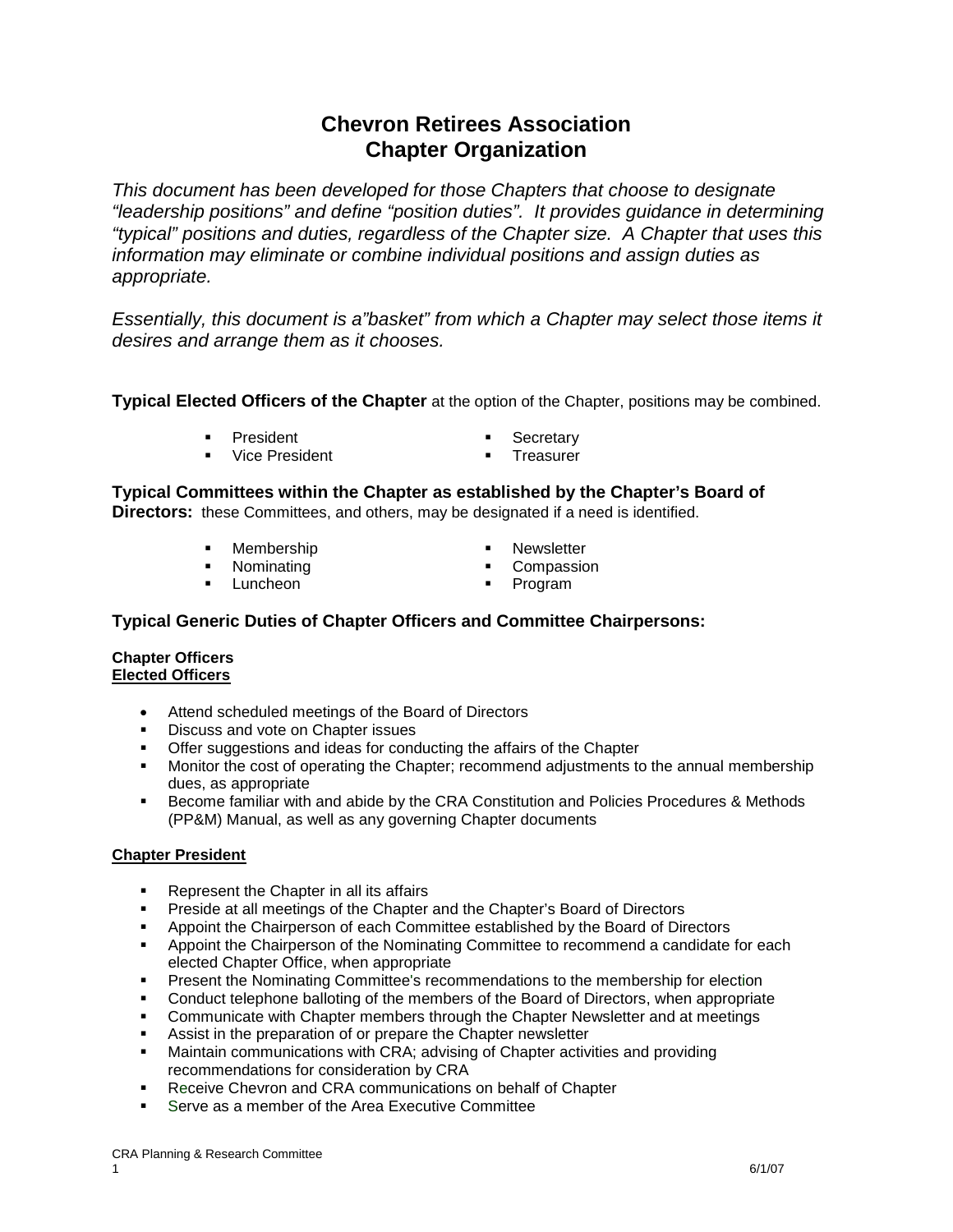- **Serve as a director of CRA; attend the Annual CRA meeting**
- Assist Chapter members in requesting assistance from the CRA Benefits Chair in resolving health care issues with the Chevron HR Service Center
- Sign checks on behalf of the Chapter when the Treasurer is unavailable

## **Chapter Vice President**

- Assume the duties of the President, when appropriate
- Assist in coordinating the affairs of the Chapter
- Arrange for, assist or otherwise coordinate arrangements for speaker/entertainment for Chapter meetings
- **Attend meetings of the Chapter**
- Perform duties as requested by the President

#### **Chapter Secretary**

- **Inform members of the Board of Directors of meetings of the Board**
- **Prepare agenda for meetings of the Board of Directors**
- Record the proceedings of meetings of the Board of Directors and Chapter meetings
- **Maintain the Chapter master files, documents and records**
- Write routine letters, invitations, thank you notes and other correspondence as requested by the President or a member of the Board of Directors
- Prepare and maintain name tags and other identifying materials (i.e., luncheon selection, etc.) for Chapter meetings, or assist and coordinate as appropriate
- Assist in greeting members at Chapter meetings
- **Serve as newsletter editor or delegate responsibility**
- Obtain CRA envelopes from the CRA Secretary
- Maintain records of active and inactive Chapter members, or assist and coordinate as appropriate
- Obtain and update address changes for Chapter mailings, or assist and coordinate as appropriate
- Attend meetings of the Chapter

#### **Chapter Treasurer**

- Collect all funds for the Chapter ( i.e., Chapter member's dues, funds for lunches and any special events)
- Open Chapter Account at financial institution, as required and approved by the Board of Directors
- Change authorized signatures at financial institution, as required and approved by the Board of **Directors**
- **•** Deposit collected funds in appropriate Chapter account
- Disburse funds subject to the approval of the President and Board of Directors
- **Prepare an annual Chapter Budget for approval by the President and Board of Directors**
- **Provide appropriate statistics and information to Elected Officers, Chairpersons and members of** the Board of Directors
- **Prepare a quarterly statement of income and expenditures**
- Submit an Annual Report
- Submit books and records for audit at the end of each fiscal year, or as directed by the President and/or Board of Directors
- Maintain all Chapter financial reports
- Forward annual Chapter dues (\$3/member) to CRA Treasurer no later than June 30. (If appropriate, submit dues on a quarterly schedule)
- **Receive luncheon reservations and prepare name tags**
- **Prepare check and pay restaurant for luncheon expenses**
- Maintain record of active and inactive Chapter members, or assist and coordinate as appropriate
- Obtain and update address changes for Chapter mailings, or assist and coordinate as appropriate<br>• Attend meetings of the Chapter
- Attend meetings of the Chapter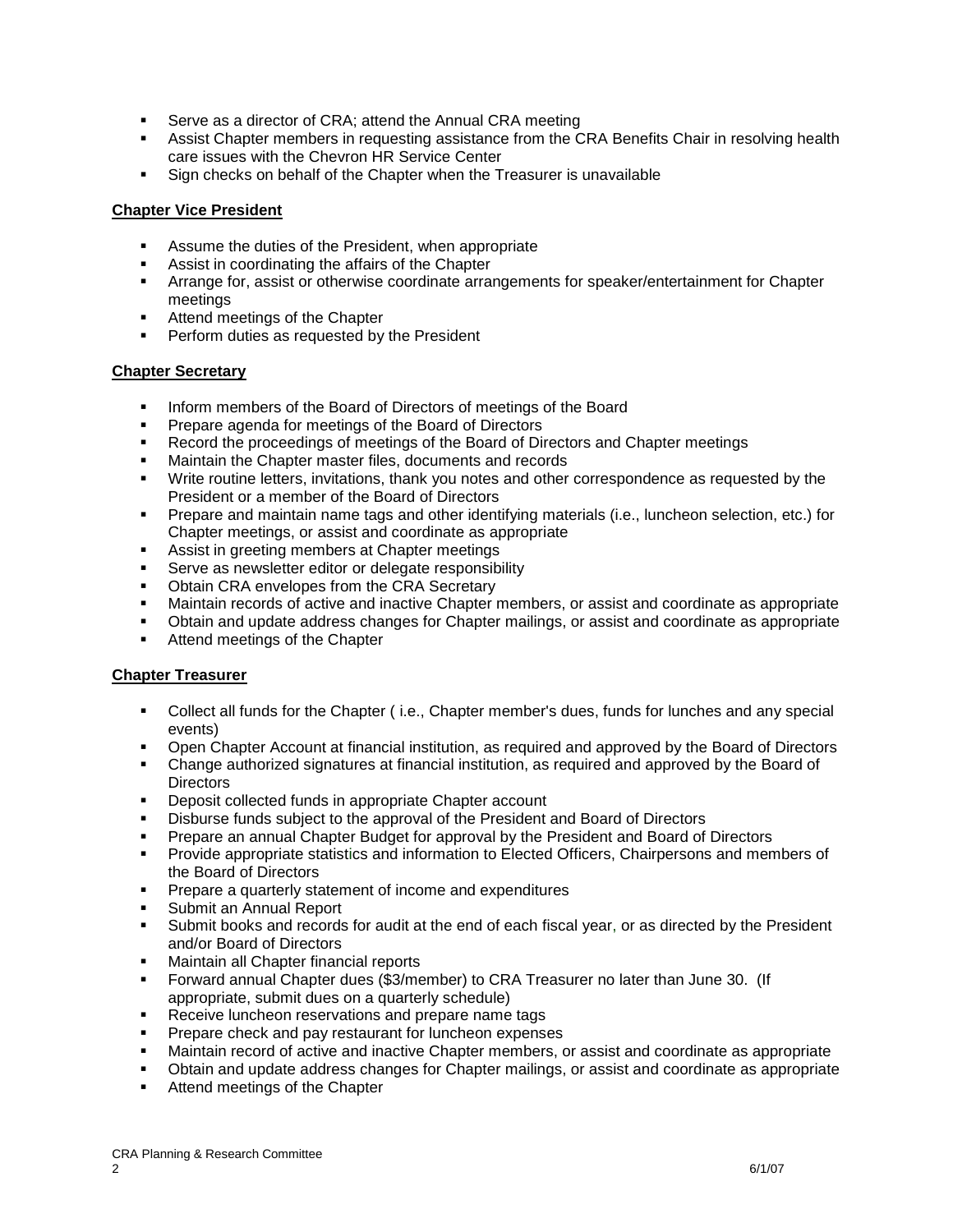# **Committee Chairpersons**

## **Membership**

- Review the Demographics Committee data and identify potential new members
- Contact potential new members with a welcome letter and invitation to Chapter functions
- Prepare a list of new members for follow-up purposes; distribute to members of the Board of **Directors**
- Prepare various "form letters" (welcome, sympathy, solicitation, annual dues letter, delinquent dues letters, etc.)

#### **Newsletter**

- Gather information from available sources CRA website, Chevron website, members, etc.
- Prepare newsletter for publication using template provided on Chapter Resource CD as viable
- Review all material with the President before publication
- **EXEC** Arrange for printing and mailing of the newsletter

#### **Nominating**

- Convene Committee members and recommend a candidate for each elected Chapter Office, when appropriate
- **Present the Committee's recommendations to the Board of Directors**
- **Present the Committee's Slate of Officers at the appropriate Chapter meeting**
- **Conduct the election of the Chapter Officers, including:** 
	- Accept nomination(s) from the floor if the nominee has previously agreed to serve
	- **EXECONDUCT AND VERGON VIOLET CONDUCT AND VEHICLE**

## **Compassion**

- Periodically remind Chapter members of the existence and function of the Committee and to forward information concerning illness, hospitalization, or death of a member, member spouse or surviving spouse
- **Recommend modification of or addition to existing procedures, when appropriate**
- When notified of serious illness or hospitalization of a Chapter member, mail "get well" card, followed by a "hope you are getting better" call or card, as appropriate
- When notified of the death of a member, call the surviving spouse or family member to offer condolence and provide information about notifying the Chevron HR Service Center
	- o Send a "sympathy" card to the surviving spouse or appropriate family member
	- o Send a memorial gift to a designated charity, if appropriate and authorized
- **Recommend procedures to provide transportation for members unable to drive to Chapter** functions
- **Purchase appropriate cards and postage stamps**
- **Submit receipts and request reimbursement of related expenses**
- Maintain a master record of all actions, including name, date of contact, type of communication, year of retirement and Chevron company, if known, of each deceased retiree

## **Luncheon**

- **If the location is not fixed, review appropriate luncheon meeting locations and determine** approximate prices
- With approval of the Board of Directors, handle all details with the luncheon facility regarding physical set-up, menu and firm prices
- Arrange for the distribution of name tags; if permanent name tags, arrange for collection
- **•** Verify the number of lunches served and approve the bill
- Instruct the Treasurer to pay the bill